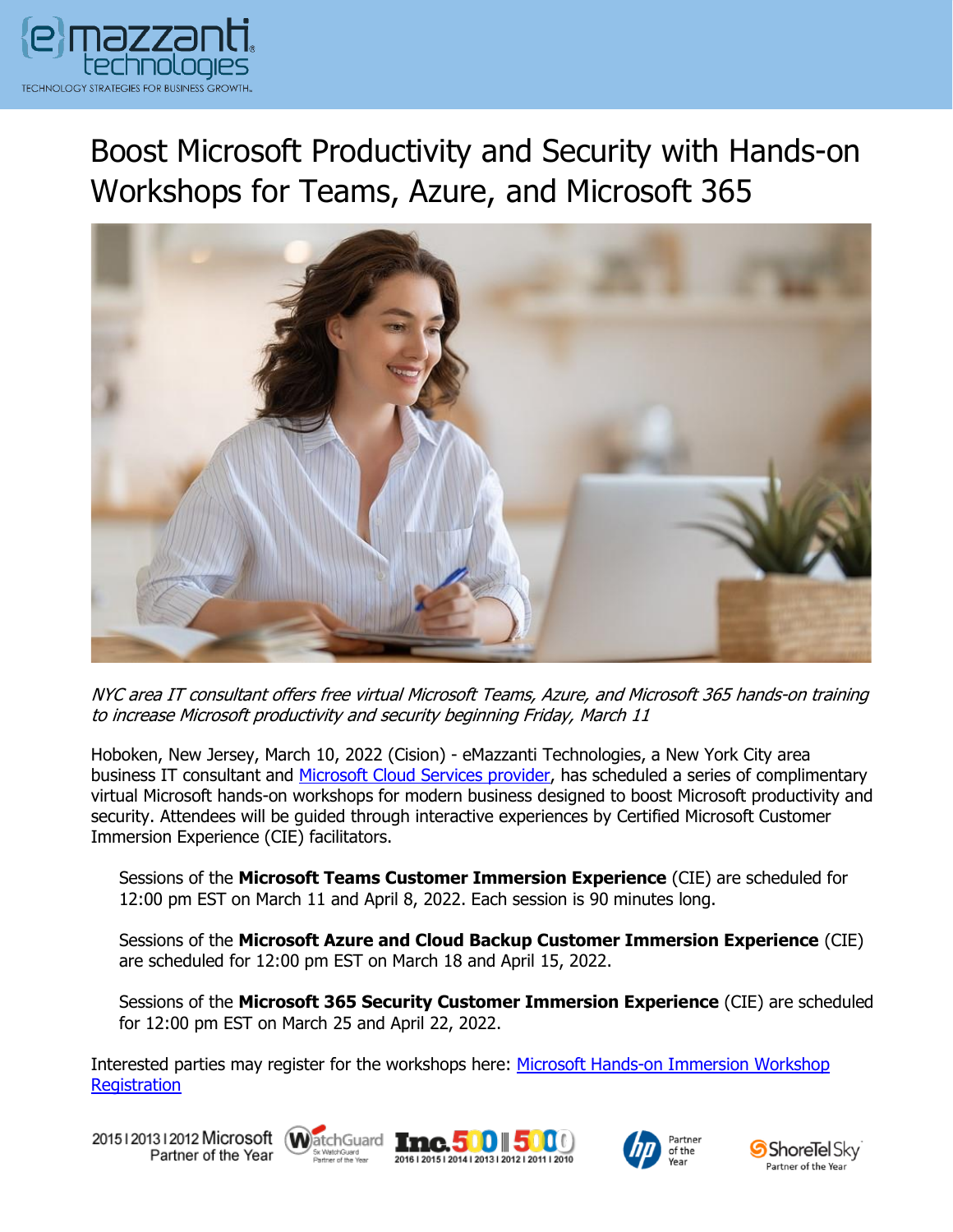"The successful and secure modern hybrid business runs on Microsoft," stated Jennifer Mazzanti, CEO, eMazzanti Technologies. "These products facilitate effective remote collaboration and securely increase productivity while controlling costs."

#### **Microsoft Teams Hands-on Immersion Workshop**

After the switch to remote and then hybrid work, Teams has become the ideal unified workplace for collaboration efforts, virtual meetings, managing files, and more.

This session on Teams is for evaluators and decision makers on the internal use of pivotal technology. In Virtual Hands-On Lab training, a Certified Microsoft Customer Immersion Experience (CIE) facilitator will guide participants through an interactive experience of Microsoft Teams with a provided demo persona.

Participants will leave with expert knowledge on Microsoft Teams to help drive efficiency and productivity within their organization! The first 15 attendees get a Hands-on Persona Experience, all others a gallery experience.



#### **Microsoft Azure & Cloud Backup Hands-on Immersion Workshop**

Many customers do not understand how to price and provision their Microsoft Azure environment. Over 90% of customers eMazzanti works with have the wrong setup and do not understand how to size a Virtual Machine.









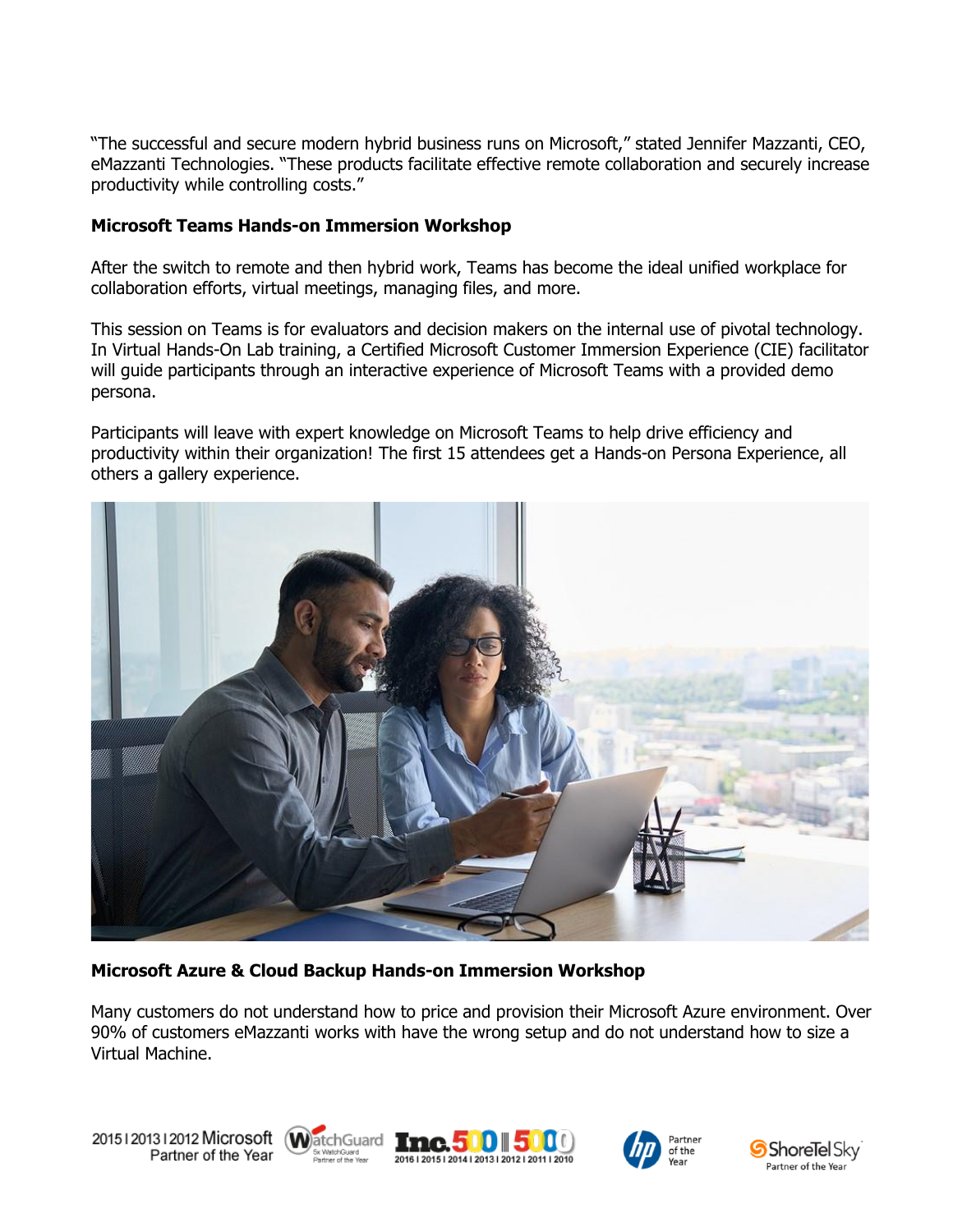In this Virtual Hands-On Lab training, a Certified Microsoft Customer Immersion Experience (CIE) facilitator will guide participants through how to optimize Virtual Machines (VM), optimize cost, and set up security and compliance policies.

Attendees will walk away with an understanding of how to reduce Azure costs by at least 30% and create a safe and secure cloud environment.

## **Microsoft 365 Security Hands-on Immersion Workshop**

Microsoft 365 has the tools to detect, defend, and answer threats to organizations. With more than 77% not having an incident response plan, this session reviews a variety of security features, concepts, and security tools that help teams create a plan of action.

Participants will leave with a high-level understanding of how Microsoft is protecting identities, data, applications, and endpoints. The session also covers providing a backup solution to protect the data living in the Microsoft 365 cloud.

## **The Immersion Experience**

An Immersion Experience is a facilitated hands-on session that allows participants to test-drive Microsoft devices and solutions through simulated, everyday business scenarios. During Immersion sessions, skilled facilitators walk participants through scenarios using the latest Microsoft online services.

Anyone can attend a virtual Immersion Experience from just about anywhere. All that is required to participate is a reliable internet connection. Prior to each session, registrants receive a meeting request with instructions and a link to access a remote desktop loaded with the latest technology. On the day of the session, they simply log in to join the Immersion Experience.



# **Partner with eMazzanti Technologies**

For 21 years, eMazzanti Technologies has been helping organizations navigate the business technology landscape to increase productivity, security, and revenue. With a new paradigm in business IT, eMazzanti encourages business leaders to employ the best tools for hybrid work. To learn more, register for a [Microsoft Hands-on Immersion Workshop.](https://www.emazzanti.net/engage-webinar-series/)

#### **Have you read?**

[Hacker Attacks on Microsoft Teams Threaten Business Collaboration](https://www.emazzanti.net/attacks-on-microsoft-teams/)

[As cyberattacks increase, businesses have to shore up their defenses](https://www.emazzanti.net/as-cyberattacks-increase-businesses-have-to-shore-up-their-defenses/)

20151201312012 Microsoft WatchGuard Tnc. 500 500 Partner of the Year